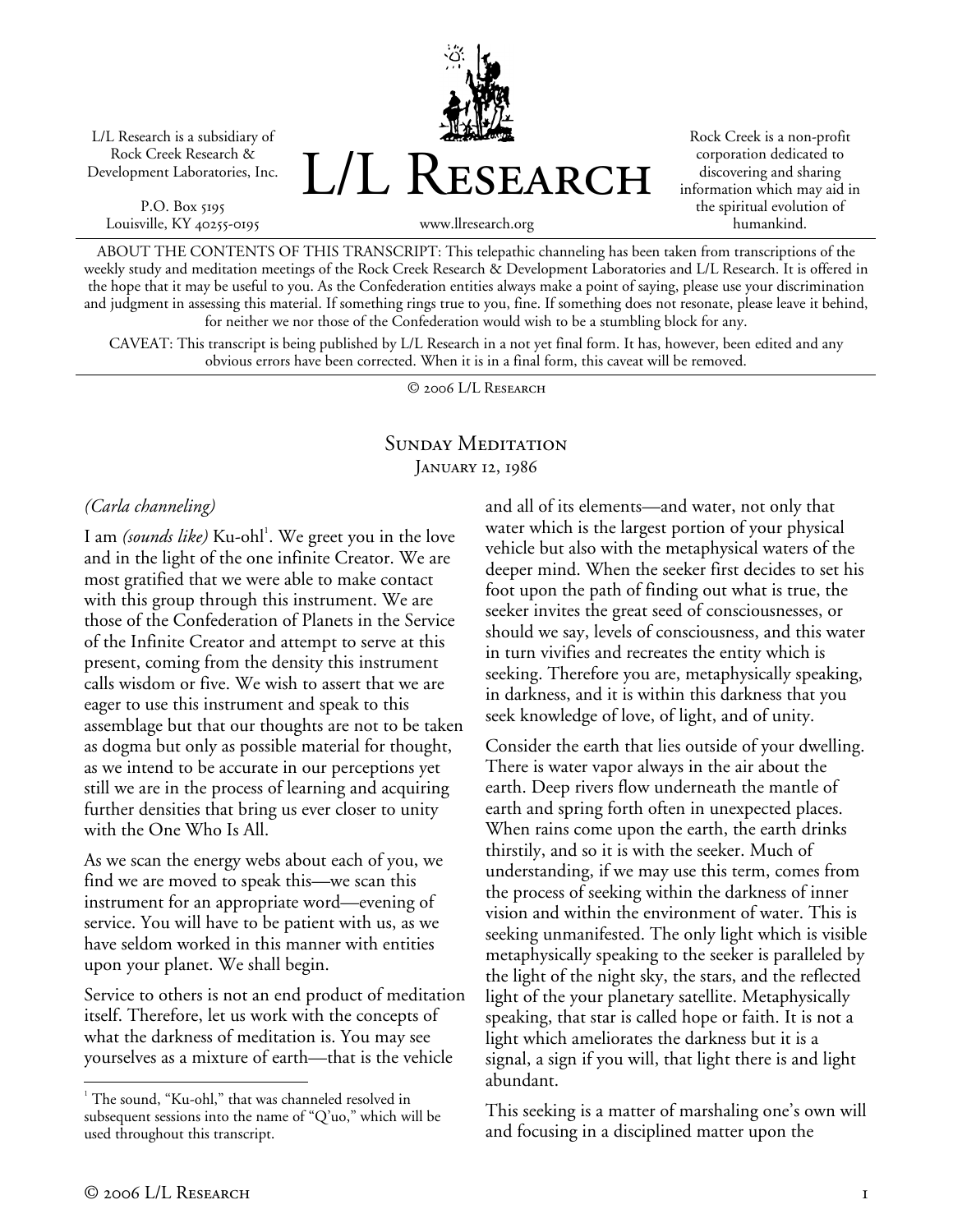seeking for truth, upon the finding of light. However, within this complex of seeking, there is no outward manifestation promised, no fruits must be born from such seeking. This is seeking unmanifested. There is a bridge between the darkness of hope, faith and will and the noonday sun of manifested service. That bridge is the surrender of the very will which the seeker has been marshaling and focusing, for in the attempt to be of service to others lies the implicit seeds of failure to be of service to others. The harder the seeker attempts to be of service, the less chance that seeker has of being led by inspiration to right service, that is, service that leads toward harmony and the feeling of kinship and unity with the one served.

It may seem a paradox that in order to manifest the glory and the joy which one has found in the darkness of inner silence, one must then give up all human opinion concerning situations, behaviors, activities and personalities to whom you wish to be serving. Yet it is surely true, and the full light of day dawns as the seeker sincerely and completely yields itself to grace, if we may use that term. Some call it quested consciousness, others call it right karma or destiny, but all of these words have connotations that suggest the lack of freedom of will and this we do not wish to suggest. You are perfectly free, each of you seekers, at all times to make each choice in each moment in each way that you wish. Yet to polarize involves manifested service.

We wish to convey also that we are not suggesting that there is a force completely outside of the seeker to whom one must yield control. The Creator is far closer than this—indeed the daylight is within the heart of the darkness. The difficulty is that words cause paradox and the deeper the understanding, the more plentiful the paradoxes.

Therefore, to sum. The seeker must begin seeking in darkness, and yet when the seeker comes from his sanctified ground and wishes to give glory back to the Creator which appears to the seeker in the guise of other entities, then it is that the seeker yields his conscious will, yields it utterly and completely to a higher knowledge, a higher wisdom, a higher compassion, and a higher intuition. One who has yielded and is moving in rhythm with the deep winds that play about the innermost self becomes touched with radiance, a radiance that is completely

positive, a radiance that is the analog of your sun body, and in the radiance lies manifested service.

Therefore, worry not about how to serve. Instead, be disciplined as the earth and water within you become more and more articulated and the star of hope becomes ever more central in your inner sky. And when the moment comes for you to move from meditation to action, yield yourself again and again as thoughts come to you of service to that great fiery strength and surety that is the property of higher will.

Understand that this is a portion of yourself and that you are a portion of it but that it can be made available to your conscious self only by surrendering all hope of understanding and equally all fear of understanding, yielding further all hope of being of service and all fear lest you act wrongly.

My friends, we hope that we have been of some service to you this evening. We must leave this instrument, for we find that we have not sufficiently adjusted our vibrations to this instrument's somewhat delicate body complex. We thank you and praise the present moment that we share in the love and in the light of the One.

We are called Q'uo. This instrument does have but a portion of the name we are attempting to transmit, however the naming is never important. We come to you as one who accepts the challenge of Christ as this instrument has challenged us, so we gratefully say, "Yea." Dwell therefore in love and know that you are loved. Dwell in light and know that you shall be a light, and in that knowing, surrender. Adonai vasu borragus.

## *(Jim channeling)*

I am Latwii, and we are overjoyed to be able to greet you, my friends, in that love and light of our one Creator. We thank you, as always, for inviting our presence. We are so happy to join you and hope that our humble service will provide some additional food for thought. We also have no dogma but only our gathered opinions to share with you. These we do so freely. May we then begin our service by asking if we may attempt to answer a query?

**N:** Latwii, can you tell me about the illness, schizophrenia?

I am Latwii, and am aware of your query, my brother. As with most cases of the mental imbalance,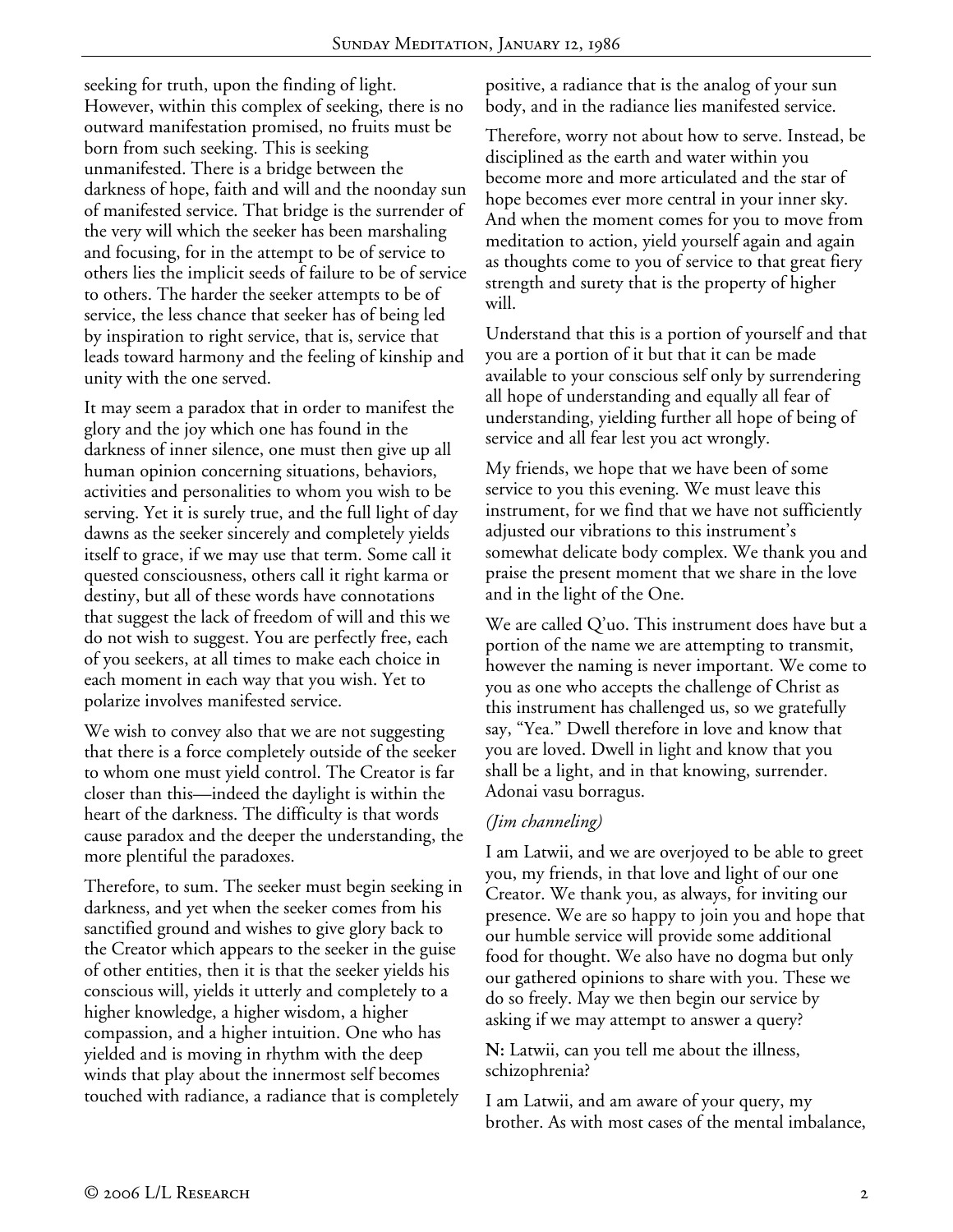the condition of which you speak is one which, though having generally shared characteristics among those suffering its difficulties, is also one which contains the latitude for individual expression, shall we say.

To speak to the generalities, the entity suffering the schism or the division of the personality is frequently one which has faced a difficulty in a conscious fashion for a portion of time and has found that difficulty to be seemingly overwhelming. Therefore, as the entity continues to attempt to rectify the difficulty and finds less and less success but also more and more difficulty, it may be that this entity then will attempt to remove the difficulty by removing the portion of the memory which has dealt or attempted to deal with this difficulty whether it be with self or other selves.

After a portion of time, this sublimation or repression of memory concerning the difficulty surfaces again, for the entity in its deeper awareness is aware that this situation is yet unresolved. Therefore, there is gathered about the difficulty and the portion of the mind which has become responsible for it an energy field which attracts to this portion of the mind various traits or characteristics which then seem to become yet another personality. As many of these characteristics are, shall we say, borrowed or drawn from the primary personality of the waking consciousness, this personality also becomes somewhat disfigured or dysfunctional, for it no longer has a unified or coherent view through which the world and self are seen.

Thus, in such a breaking up of the personality there is the attempt to rectify a deeply felt difficulty which then is most usually noted by those about this entity in a—we scan for the correct word—clear and unmistakable fashion. Then the necessary counseling is usually necessary in order to aid such an entity in the rebuilding of the conscious personality.

May we answer further, my brother?

**N:** So it can be helped by counseling? And also you said a portion of the mind?

I am Latwii. Our reference to a portion of the mind was our attempt to indicate that when a difficulty for such a person has become overwhelming, one means of dealing with the difficulty is to move the difficulty and memory of it to another deeper portion of the

mind—what may be called the upper reaches of the subconscious mind—in order that the conscious mind then be free of the constant stress and worry that has most likely developed in the one experiencing the difficulty without solution. The type of counseling or therapy which may aid this situation is again somewhat unique and various to each entity. However, it is usually most necessary that another entity who is familiar with this condition be utilized in the reintegration of the mind of the one suffering the, as it is called, schizophrenic condition.

May we answer further, my brother?

**N:** You said the upper conscious. Does this have anything to do with past lives?

I am Latwii. The cause is not easily determined, for it is again quite unique among the population of those experiencing this disorder. In some cases it is possible that the difficulty has its roots in previous incarnations and these roots then have by preincarnative choice been placed within the current incarnation with the hope that the lesson might be learned. The lesson may also be one which is of the current incarnation only, shall we say, realizing that all experience that all gathers about one is the result of previous lessons and desires.

May we answer further, my brother?

**N:** No. Thank you. That sure is scary.

I am Latwii, and we thank you for the opportunity to serve and can only add a note of comfort to suggest that all such difficulties may find their resolution at any time within an entity's experience when there is the desire to give and receive love by the entity in some portion of its being. At some point this balance of giving and receiving love shall be achieved in order that the balance of the mind might also be achieved.

Is there another query?

**Carla:** In my Christian belief system, there is the biblical statement that one is never given more than one can bear. That seems to be contraindicated by problems such as schizophrenia and suicide. Is this just another spiritual paradox or is the biblical statement untrue?

I am Latwii, and am aware of your query, my sister. Indeed there is the paradox, for each entity has the ability to carry those weights, shall we say, which are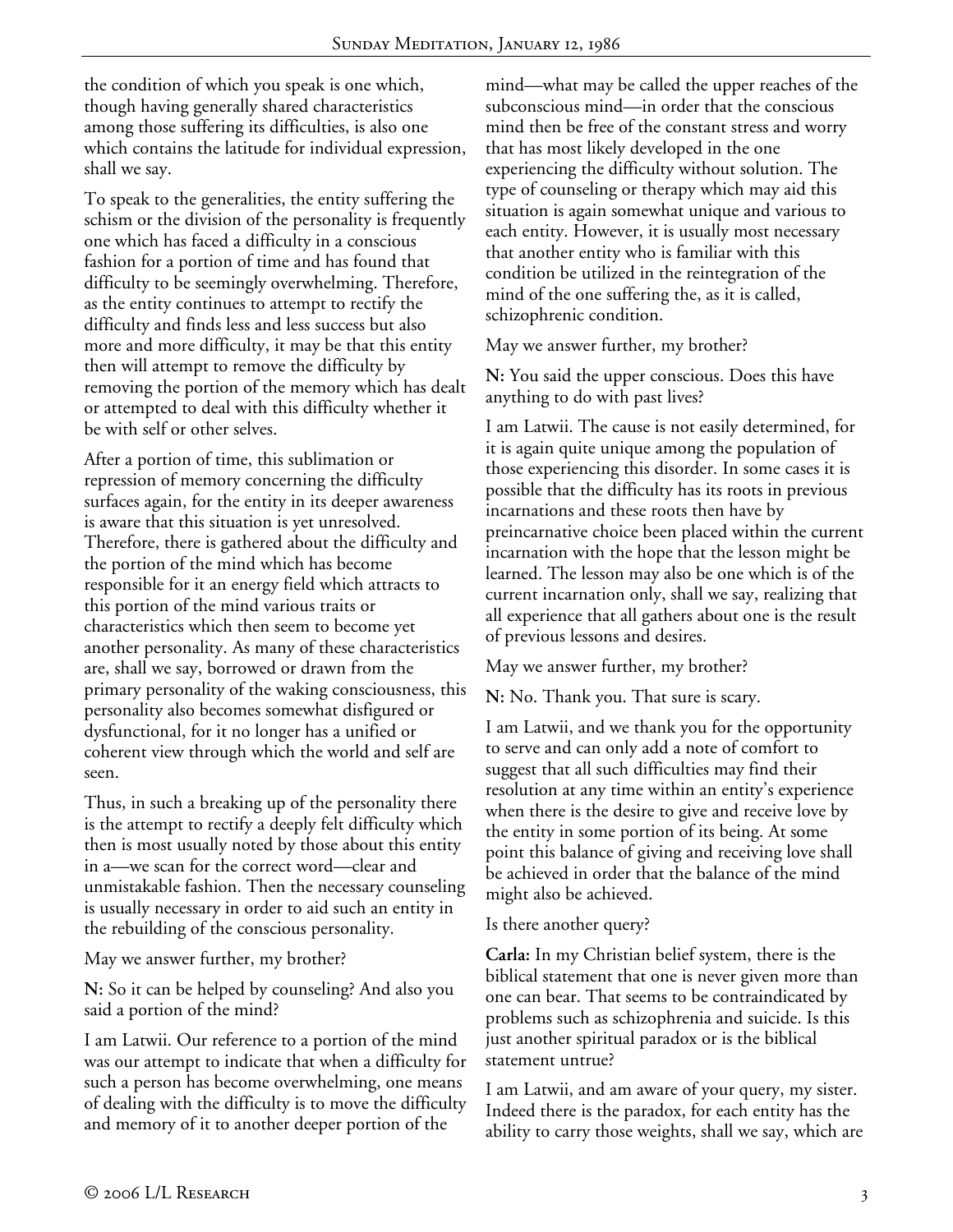intended to produce a greater strength and therefore the ability to carry yet greater weights, if we may use this rude analogy.

The weights or lessons may take may forms. An entity may determine that within the upcoming, shall we say, incarnation there shall be a concerted effort to learn a lesson long past due, shall we say. Under these circumstances the lesson may be presented in an intense manner with the hope that the intensity of presentation will grasp the attention of the conscious mind and move it finally to the focus upon the lesson which will produce the desired fruits.

However, it may be that an entity, for one reason or another, refuses to utilize the talents and abilities that are indeed at its command. When one refuses for any reason to use those abilities that are within one's scope of being, then it is that such an intensity of learning may seem a weight too heavy to bear and the entity may be, shall we say, forced by its own reluctance to resort to what seems to be extreme measures of coping with the problem that it has devised for itself.

In the extreme case the entity may choose to stop its efforts during the incarnation by what you call the suicide. It may be that the entity stops short of this extreme response and takes, shall we say, somewhat of a breather and enters into the realms of the mental disjunction in order that the test that it has devised for itself may be put off, shall we say. There are lessons also in this area which await the entity so choosing. There are lessons in each area, for lessons cannot be escaped—they may be ignored for a time and may be dealt with in any …

## *(Side one of tape ends.)*

## *(Jim channeling)*

I am Latwii, and am again with this instrument. To complete our query. The lessons shall eventually be faced in way or another, in one incarnation or another. The means and time are of the choosing of the entity that has also chosen the lessons.

May we answer further, my sister?

**Carla:** I have heard it said—this is another question, not along the same lines. I have heard it said that schizophrenics have a tremendous creative power. This has been observed by various sober scientists. What's the source of this creative power?

I am Latwii, and am aware of your query, my sister. As we mentioned in our previous response to this topic, there is the relegation of a portion of the memory and the difficulty being faced to a portion of the subconscious mind with the hope that the problem, if moved deeply enough into the subconscious, will no longer trouble the conscious mind. However, with the schizophrenic individual this is not what occurs. The deeper awareness of the entity returns to the conscious mind that which was sent to the subconscious mind with somewhat of an aid, shall we say, presented to the conscious mind. That aid may be seen in general terms as some form of a channel or contact with the deeper portions of the mind reaching into the subconscious mind. This allows the conscious portion of the mind access to the more creative or imaginative portions of the deeper mind with the hope that this channel will allow the entity to find a, shall we say, creative solution to the problem which has overwhelmed the conscious mind.

Before this solution is achieved it is often the case that the creative nature of the subconscious mind is expressed in many other fashions. To those who are aware both of the physical, physiological and metaphysical nature of such a situation, these creative expressions are indications of the resources that have been made available to the conscious mind by the entity's deeper mind.

May we answer further, my sister?

**Carla:** No, thank you.

I am Latwii, and we thank you, as always, my sister. Is there another query?

**Carla:** I don't know how to put this so you could answer it … Let me try. The idea of community, a community that shares a common goal and common ideals, has been part of this group in its thoughts for some time. And in the last few months the coincidences of people writing us, calling us, or speaking to us about the feeling that now is the time to get on with community have just really piled up. And when the instrument and I were talking about the idea of community today, we got, if you count all of them through the day, three hawks and two silver flecks, which is the most array of spiritual coincidence I guess you'd say that we've seen in a long time. These are normally taken by us to indicate that we're talking about something that we should be paying attention to, that what we're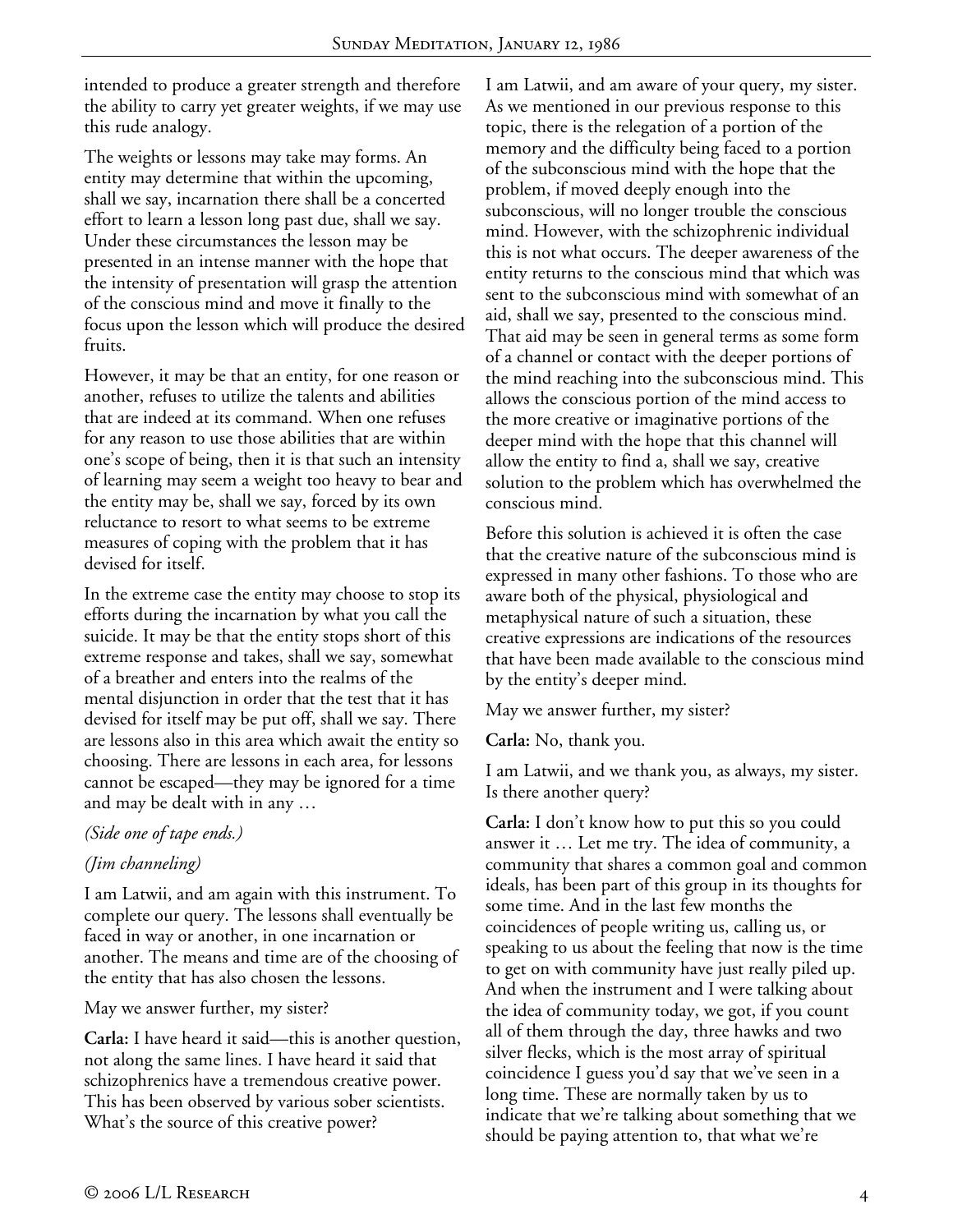talking about has some value. Could you comment in general on community as a way of service to others?

I am Latwii, and am aware of your query, my sister. We find that we may not speak in any specific fashion to this group, for there are confusions yet aplenty and must remain in the formative state, shall we say. It is well known by each present that the communion of seekers is the process in which each partakes. As this process of seeking and joining the wills of many in the seeking continues, it is of a selfgenerating nature, that is to say, that the seeking of each then is enhanced as is the ability of each to be of service to the other and to other selves that lie beyond the grouping of the community. Thus is the nature of any joining of minds and beings for any purpose. The being which is produced by the unified joining of efforts is one which is much greater than the sum of all those so joining. Thus is the seeking of the One and the serving of the One enhanced.

May we answer further, my sister?

**Carla:** What is the single greatest difficulty spiritually speaking, not monetarily, we're aware of that—facing those who would wish to pursue the idea of community?

I am Latwii, and am aware of your query, my sister. We are not sure that we can pinpoint the, as you have called it, single greatest difficulty facing entities with the desire for community but can suggest that the inability to receive communication is a difficulty which is necessary for each in such a community to balance. Otherwise the communication is overbalanced in the giving as compared to the receiving. This is the result of the hardened position which is quite happy to spread its structures, and is not as happy to reform its structures.

May we answer further, my sister.

**Carla:** No. I'm familiar with resistance to change—it seems to be a part of everyone's life, in community or out. Thank you.

I am Latwii, and we thank you, my sister. Is there another query?

**Carla:** Are you familiar with the entity that I could get as "Q'uo," and if you are could you share with this instrument what the actual name might be or is it a transmission problem, regardless?

I am Latwii, and we are familiar with our brothers and sisters who have made contact this evening for the first time with this group. We are not able to utilize this instrument's mind for the transmission of the complete name as you would call it due to the limitations not only of this instrument's mind but of the type of contact which we are utilizing. The telepathic contact is one which is greatly limited to the mental familiarity, shall we say, of the one serving as instrument with the concepts in general and the language to be used specifically. Thus, if there is too great a quality of foreignness in either concept or word used to convey the concept to the mind of the instrument, then there is a kind of wall which cannot be penetrated by this type of contact. We apologize for being unable to move beyond this limitation.

May we attempt any other query, my sister?

**Carla:** No, thank you.

I am Latwii. May we attempt another query of any kind?

## *(Pause)*

I am Latwii, and we find that we have exhausted the queries for this evening from this group, and we are overjoyed to have been able to speak a few words with each of you this evening. We thank you, as always, for the honor of blending our vibrations with your own, and we hope that you will take that which has value and leave that which has none. We leave you upon the winds of your winter season as they blow about the seeming barrenness of your environment, promising that there shall be warmer winds to follow as the seasons of experience move one after the other in the progression towards the one Creator. Adonai, my friends. Adonai. We are those of Latwii.

# *(Carla channeling)*

I, Yadda, greet you in love and light of infinite Creator. We almost not get in this time because we have continuing difficulty with the challenging in name of name, that is, in name Jesus rather than in vibration of Christ or Christ consciousness. This instrument hard-headed on this point. However, we wished to give thanks to this instrument, as always, for the challenging and appreciate it even though it is pain in neck.